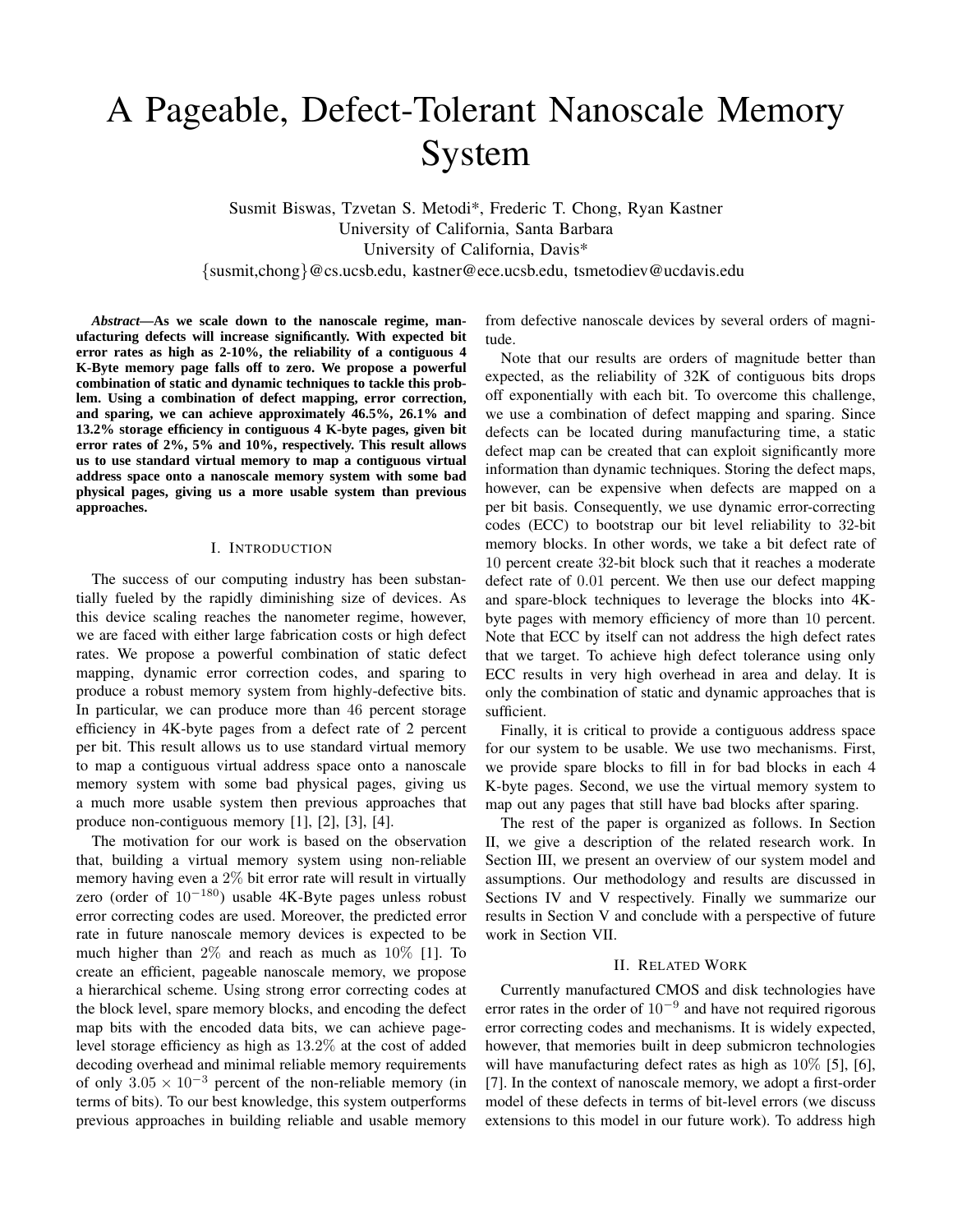bit-error rates, a wide variety of research exists analyzing the use of error correcting codes to encode and protect the data using the concept of redundancy. Jeffery et al. [8] have proposed a three-level error correcting memory architecture for nanoscale devices using single or double error correcting codes,  $4^{th}$  level RAID and sparing of RAID arrays. Han *et al.* [9] apply NAND multiplexing techniques, based on a high degree of redundancy (greater than 1000) of imperfect devices and interconnect components to achieve high reliability in nanoscale fabrics. Built-In-Self-Repair (BISR) based architectures [10], [11], [12] for defective memories have been proposed which use a high degree of redundancy in memory rows and columns.

Ou *et al.* [13] propose hardware design for the decoding and encoding routines of Hamming error correcting codes [14], where the memory reliability is increased at the cost of 5ns delay in the memory access time. Their scheme, however, works best for error rates lower than  $10^{-6}$ . For high error rates, stronger codes such as BCH codes [14] are required and have been investigated by Sun *et al.* [3]. One problem, however, is that, even if strong error correcting codes can significantly improve the reliability of each bit, the yield at the memory byte level is still very low and even lower at the block and page levels. For example, the BCH (250,32,45) code encodes 32 logical bits into 250 physical bits and can correct as many as 45 errors on the physical bits and provides logical block success rate up to 99.9956% at a 10% bit-error rate. Yet 1 out of every 711 bytes is expected to be defective. Stronger codes exist, but complex decoding schemes may introduce enough overhead as to neutralize the density and speed advantages of nanoscale device memories.

One possible solution, is to use use defect maps to store the locations of the defective bits [15]. For reconfigurable architectures, tile based memory units have been proposed where components store the defect map in a distributed fashion [1], [2], [16]. The drawback, however, of bit-level defect maps is that the storage overhead is usually very high. Tahoori [17] proposes a *defect unaware design flow* which identifies universal defect free subsets within the partially defective chips to reduce the size of the defect map. Wang *et al.* [4] propose the use of Bloom filters [18] for storing defect maps for nanoscale devices. Bloom filters, however, require frequent hashing, which is is computationally expensive and may significantly increase the memory access times. The authors in [3] propose the use of employing CMOS memory for storing metadata to identify defect-free portions of the memory using two schemes: (i) a two-level hierarchy of CMOS and nanodevice memory; (ii) a *bootstrapping* technique to store the reliable block information in some defect-free portion of the non-reliable memory and storing this index in the reliable CMOS. The problem, however, is that the amount of memory to store the ranges increases with the sparseness of faulty memory bits. Moreover, to build a memory compliant with commodity virtual memory systems, we need to have fixedsize pages instead of variable-size ranges.

The most important contribution of this work is the develop-

ment of a design for a reliable, large-scale pageable memory at bit-error rates suitable for expected nanotechnology devices: something that has not been addressed in prior work. We find that it is difficult to allocate memory efficiently using listbased defect maps, and discover that we can achieve large page yields if we use spare blocks to replace defective memory blocks. Moreover, we encode the mapping of spare blocks (reconfiguration bits) *with* the data bits into the same error correcting code. We do this joint encoding without increasing the number of physical bits used. For example, we may encode 32 data bits with 2 reconfiguration bits in 250 physical bits, the same number of physical bits we would have used to encode the 32 data bits alone. This allows us to trade storage overhead with a small decrease in defect tolerance.

## III. DEFECT MODEL

Many nanoscale technologies are still in their infancy and the nature of manufacturing defects in these technologies is not well understood. There is, however, reasonable consensus that defects will be a serious challenge, especially when trying to keep manufacturing costs under control. Our study uses a defect model of uncorrelated bit errors as, to our best knowledge, the accurate correlation in manufacturing defects is not established. In this section, we examine some technologies and discuss some of the issues relating to this first-order model.

In order to decrease the area of a memory device, either the size of the memory cell or the spacing and pitch of interconnects need to be reduced. Scaling beyond that  $32nm$  point results in several problems, including electromigration, increased capacitance and resistance, and power. Therefore, the research community has started looking into different interconnect technologies, among which CNT based interconnect[19] is very promising as it is less susceptible to electromigration and demonstrates better characteristics in terms of delay and power compared to traditional metal-interconnects. CNT devices are still in the investigation stage of development and good defect models do not yet exist. In our analysis, we use the intuition that defects in local wires will result in random defects, whereas defects in global wires will result in clustered defects. We also make the assumption that global wires can take more area and be made using reliable technology. For this initial study, we assume that many of the local defects in the memory interconnect will be randomly distributed, and thus pose a much bigger problem than correlated errors that can be routed around with clever routing algorithms [11].

Our design approach is not targeted towards any particular deep submicron technology. Instead, we addresses reliability issues commonly expected for all nanoscale technologies such as Molecular Memories, Polymer Memories, Carbon Nanotubes (CNT) and many others described in the ITRS technology roadmap [5]. We assume that manufacturing defects can be recorded during the testing phase of nanoscale memories. In fact, there has been ample research work in testing memory for manufacturing defects [20], [21]. Most prominently, Mishra et al. [7] propose a scalable testing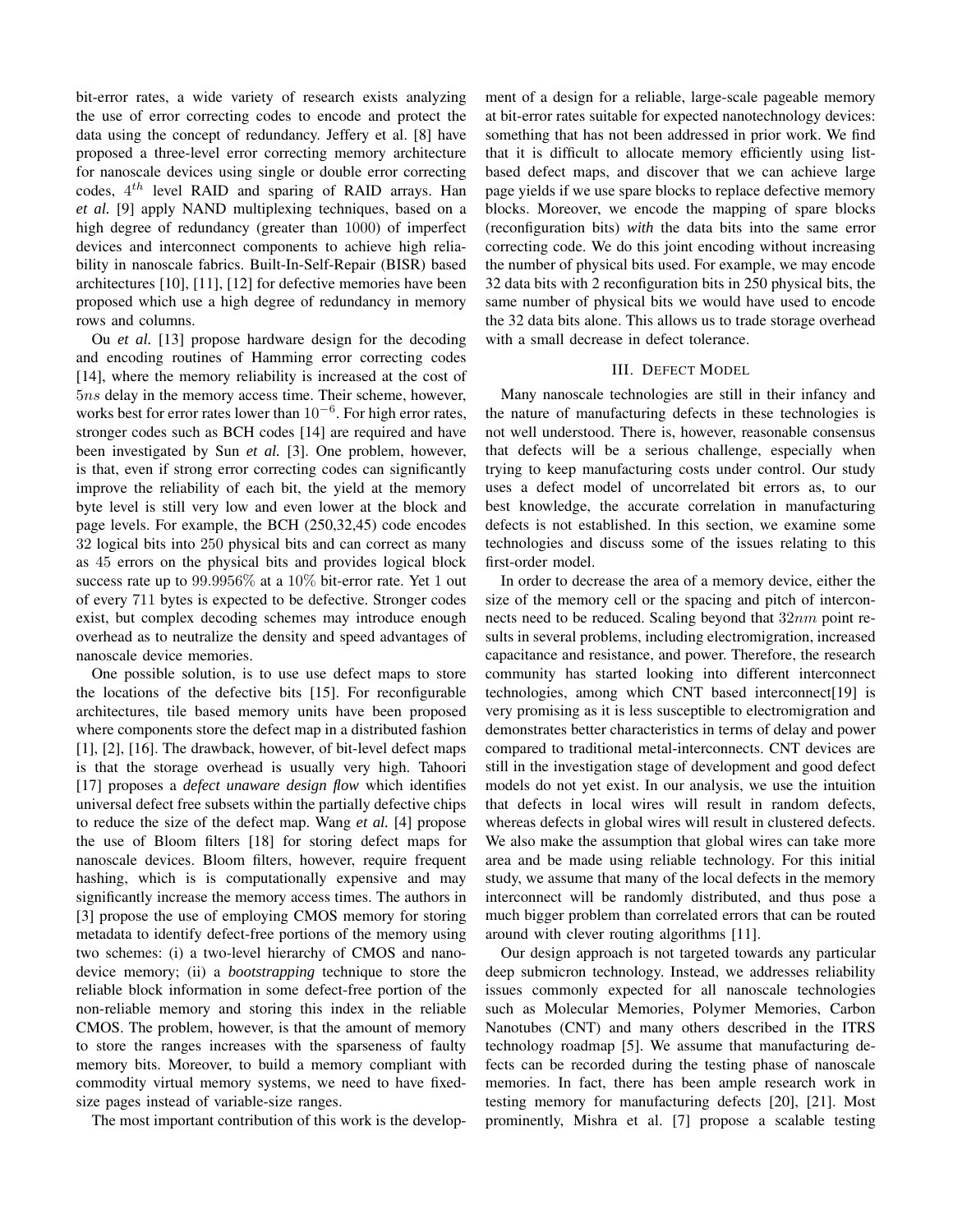solution which can be used for nanoscale fabrics using a *two phase* algorithm where components with high probability of being defective are identified in the first phase and low probability components are tested in the second phase using tile-based test patterns. Therefore, we assume that testing for defects is feasible and the defective bits can be known prior to computation and memory architecture design. Once the defects are identified, our system is able to produce satisfactory reliability from the non-reliable memory through the system design techniques we evaluate in this paper.

#### IV. METHODOLOGY

In our spare block scheme, spare blocks are used as a replacement for defective 32-bit logical memory blocks and the b-bit reconfiguration information (for the mapping of spares to bad blocks) is stored adjacent to the data bits in each  $(32+b)$ bit block. The overview of the memory architecture is shown in Figure 1. Data and metadata are entangled in encoded form and stored in memory blocks. Upon decoding, the metadata and data components are separated. Metadata consists of *defect map* and *spare map* information as shown in Figure 1. As the metadata is stored in unreliable blocks, majority voting is employed to ensure the correctness of metadata. In other words, the defect map metadata uses one bit for every block of data participating in voting indicating the usability of the block. Spare map or reconfiguration information stores the mapping of the defective blocks to the spare blocks. We explain the function of spare map in the later part of this section in more detail. Reordering logic permutes the data blocks substituting the defective blocks with spare blocks.

We use strong error correcting codes to reduce the error rate of a block of bits to manageable levels given bit error rates as high as 10%, where the reconfiguration metadata bits are encoded *with* the data bits in the same error correcting code block. One of the biggest drawbacks in the existing literature, is that the reconfiguration bits must be deterministically reliable in order to avoid writing data to faulty memory locations. Thus building reliable memory devices over unreliable nanoscale devices reduces the density advantage of the nanoscale memory. The key to our design is that, by encoding the reconfiguration bits in the same ECC code block of the 32 logical data bits required for each memory block, we can create deterministically reliable reconfiguration bits using unreliable memory components.

Consider, for example, a memory page which keeps two spare blocks for every sixteen 32-bit data blocks. The spare blocks can be used to replace any faulty page block. Given that we only have two spare blocks, the entire page is thrown away if more than two of the sixteen blocks are faulty. Defect map bits that store the information about block defects are encoded with 32-bit data blocks using the same error correcting code and by applying a majority voting scheme involving 5-blocks, we ensure that we identify a faulty block as usable only when more than two blocks have failed. However, if more than two blocks have failed, the entire page is discarded by the memory system. If less than or equal to two blocks fail in a set of sixteen blocks, majority voting scheme discovers the faulty blocks. Map of the spare blocks is obtained from the good blocks, and then spare blocks are used to replace the defective blocks. It is possible for a spare block to be defective, but the total number of bad blocks in the set of eighteen blocks cannot be more than two.

To give us needed flexibility for customized encoded block lengths (32 bits plus reconfiguration bits), we choose the BCH error correcting code [14]. In particular, a BCH  $(n, l, t)$  code that encodes  $l$  logical bits into  $n$  physical bits and can correct t errors, can be converted to a BCH  $(n - s, l - s, t)$  code without major modification in decoding procedure, where  $s$  is an integer such that  $s < l$ . The decoding procedure for the BCH code consists of three stages: (i) Syndrome decoding; (ii) Calculating error locator polynomial; (iii) Obtaining roots of the polynomial to find the error locations; The decoding procedure can be implemented using a bit parallel technique to reduce its delay [22]. We describe the overhead of using the BCH code in more detail at the end of this section.

By encoding the reconfiguration bits with the data bits, we dilute the efficiency of the error correcting code and decrease the reliability of our data bits. We are taking a BCH code that encodes 32 logical bits into  $n$  physical bits and converting it to a  $32 + s$  logical bits into  $n + s$  physical bits, however it can still correct the same number of errors  $(s$  is the number of reconfiguration bits). In essence, we trade some of the data reliability to improve the area and performance of our memory model. This is a winning trade, however, since we observe only an insignificant decrease in the block reliability, as shown in Table I.

TABLE I EFFECT OF ASSOCIATING 2 RECONFIGURATION BITS WITH DATA. THE ADDED *defect map* BITS DECREASES THE BLOCK RELIABILITY AND INFORMATION RATE OF THE BLOCK BY SMALL AMOUNT, BUT NULLIFIES THE NEED OF STORING DEFECT MAP IN RELIABLE MEMORY. THE SPATIAL LOCALITY OF DEFECT MAP WITH DATA BITS REDUCES THE OVERHEAD OF FETCHING DEFECT MAP FROM A DIFFERENT MEMORY LOCATION.

| Encoded              | Code<br>(BCH) | <b>Block</b><br>Yield $(\%)$ | Information<br>Rate |
|----------------------|---------------|------------------------------|---------------------|
| Data                 | 224, 32, 30   | 95.9751                      | 0.1429              |
| Data and<br>Metadata | 226, 34, 30   | 95.5455                      | 0.1416              |

In the following analysis, we assume that the bit error rate in the unreliable memory is  $r_b$  and the length of the logical data block is  $l_B$  bits. Logical bits are encoded using a BCH  $(n, l, t)$  code and b number of spare blocks are allocated for every B number of blocks. The memory is partitioned into pages each of which has  $S$  number of blocks. In order to correct up to b bad blocks,  $2b+1$  defect map bits are required, which will be able to correctly identify the faulty blocks through majority voting. In a simple scheme, we might store the reconfiguration map in every block for all blocks in a set i.e.  $(2b+1)\lceil log_2(b+1)\rceil$  bits in every block. However, it can be minimized by keeping spare block address of b blocks. As there can be at most b bad blocks in a set of  $2b + 1$  blocks, it is sufficient to store the address of  $b$  spare blocks which can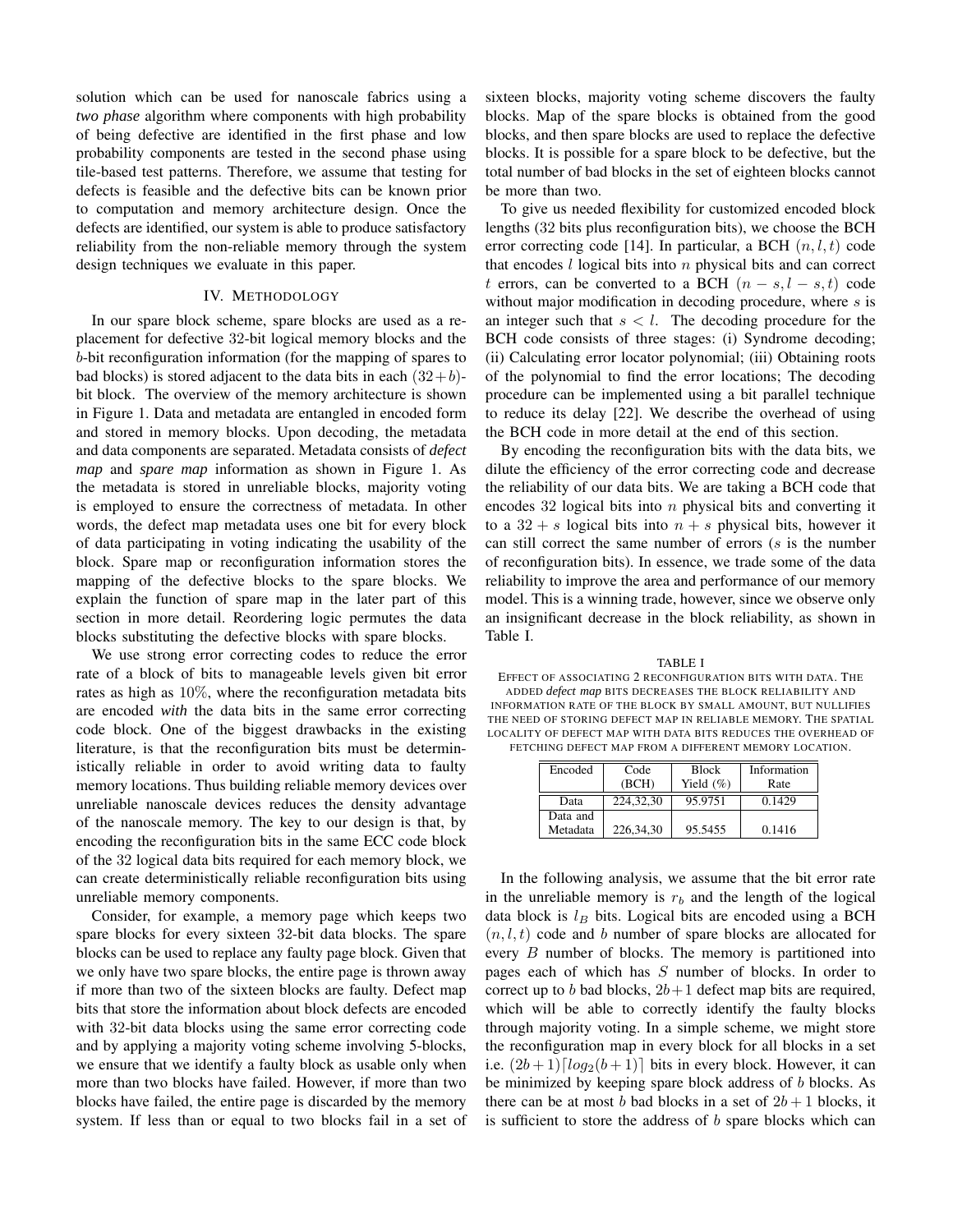

Fig. 1. Overview of decoding scheme. The process is pipelined into three stages where the 1<sup>st</sup> stage fetches encoded blocks from unreliable memory.  $2^{nd}$ stage is used to decode the data and  $3^{rd}$  stage pushes the data in buffer. When the buffer is filled, voter discovers the bad block from the set of  $2b+1$  blocks. If the number of bad blocks in  $2b + 1$  blocks and b spare blocks is less than b, then defectless data can be read. The number of stages in the pipeline can be further increased by breaking the decoding segment. The buffer, decoder, voter and reordering unit are built using reliable technology which can be placed outside the nanoscale memory.

replace the defective blocks. Therefore, every block of data has to be encoded with  $2b + 1 + b \lfloor log_2b \rfloor$  metadata bits. The spare map bits  $(b[log_2b])$  can be excluded from the metadata if all the  $B$  blocks are read out for majority voting, however, we use it to reduce the amount of block reads. Using this scheme, to read one block of data, we need to read  $2b + 1$ blocks, whereas if the spare map is not encoded with data, it will be necessary to read  $B$  blocks at a time.

Therefore, the  $BCH(n, l, t)$  code has to be converted into a  $BCH(n + l_B + 2b + 1 + b\lceil log_2b \rceil - l, l_B, t)$  code [14] for storing reconfiguration bits with data bits. The new block error rate can be formulated as,

$$
r_B = 1 - \sum_{i=0}^{t} C_i^{n+l_B+b\lceil log_2 b \rceil + 2b + 1 - l}
$$

$$
r_b^i (1 - r_b)^{n+l_B+b\lceil log_2 b \rceil + 2b + 1 - l - i},
$$

where  $C_i^b$  is number of possible combination of i items from a set of b items and the there are s number of b sized blocks. For a set of blocks of length  $B + b$ , the probability of having equal to or less than  $b$  bad blocks is:

$$
r_{set} = \sum_{i=0}^{b} C_i^{B+b} r_B^i (1 - r_B)^{B+b-i}
$$
 (1)

Therefore, yield of a memory page, *i.e.* the probability of the entire memory page being usable is:

$$
r_{sys} = \left(\sum_{i=0}^{b} C_i^{B+b} r_B^i (1 - r_B)^{B+b-i}\right)^{S/(B+b)} \tag{2}
$$

However, the memory yield metric does not reflect the overheads of sparing and error correction. Considering the overhead of spare blocks and error correcting redundancy, the memory efficiency can be defined as

$$
E_{mem} = (B/(B + b))
$$
  
×( $l_B/(n + l_B + b[log_2 b] + 2b + 1 - l)$ )  
×
$$
\sum_{i=0}^{b} C_i^{B+b} r_B^{i} (1 - r_B)^{B+b-i} S/(B + b)
$$

Instead of having fixed sized pages with each having S number of blocks, we can design a system with variable page sizes where the page sizes are aligned to *2-power-boundary*. In that case, the probability of allocating an s sized page from S blocks having b extra blocks per B blocks is

$$
Prob(s_i, S) = r_{set}^{S/B} - \sum_{s_j=2s_i}^{s_{j+1}=2s_j, S} Prob(s_j, S),
$$
 (3)

, where  $r_{set}$  is the yield of a set of  $B$  blocks.

## *A. Complexity of BCH code decoding*

For a *bit-parallel* implementation of  $BCH(n, k, t)$  code [22], the decoding time in terms of FO4 CMOS delay, and the area in terms of  $F_{CMOS}^2$  are  $\tau_{BCH} = O(t(log_2 n + log_2 t))$ and  $A_{BCH} = O(nt(log_2 n)^2)$  respectively. The area and delay, is computed using 45 nm technology and our results are summarized in Table II. For 22 nm technology, the values are smaller by an order of magnitude. For stronger BCH codes, the area and delay overhead is much worse e.g. BCH(511, 103, 61) code has a decoding delay of 130ns and area of  $1mm^2$  though the block level fault tolerance is increased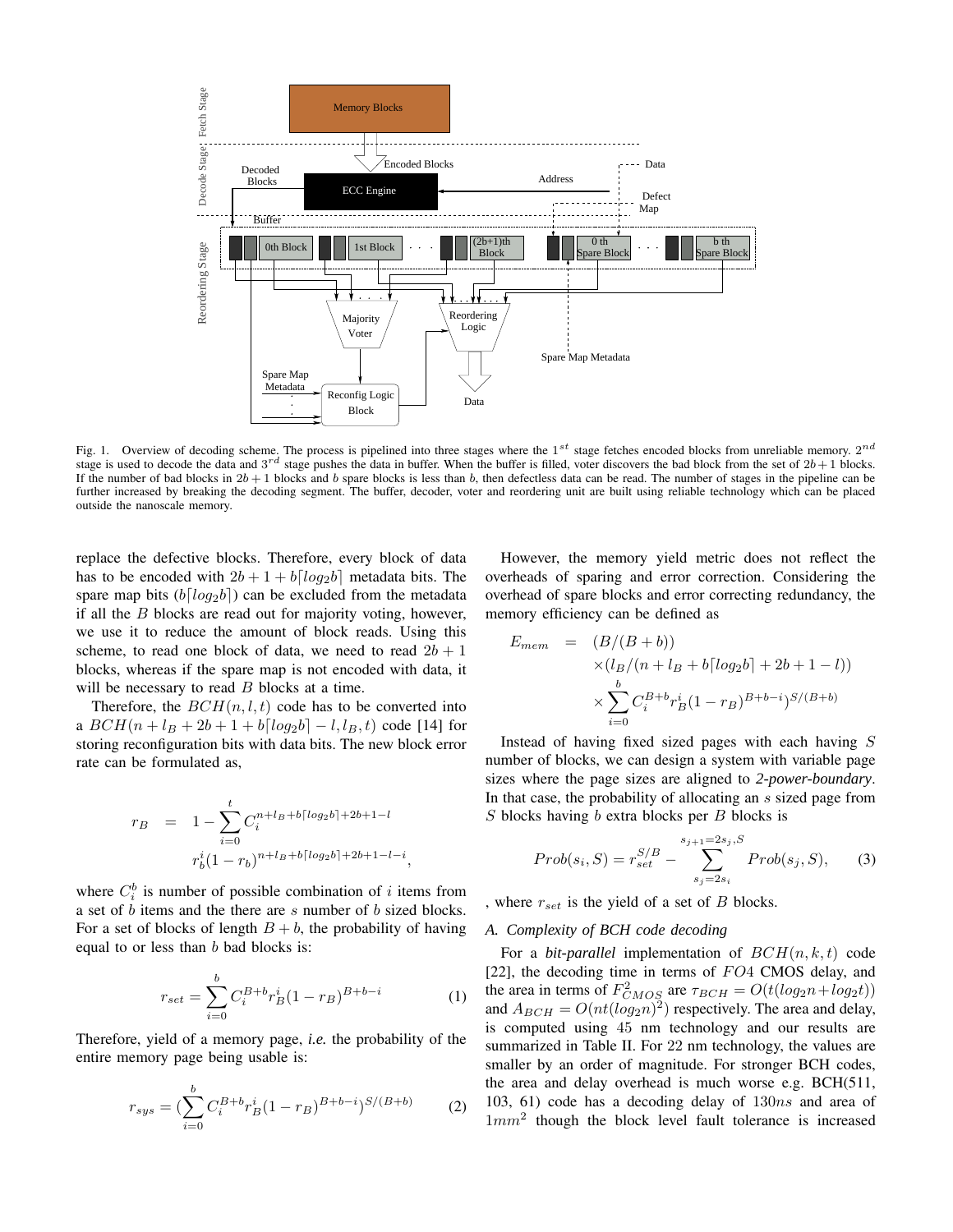to 99.6093% from 99.5691% which can be obtained using  $BCH(255, 37, 45)$  code. Therefore, we restrict ourselves to the limit of  $BCH(255, 37, 45)$  code.

# V. RESULTS

Error correcting codes provide reliability to a certain degree of error rate beyond which the performance decreases as shown in Figure 2. We compute the yield in terms of pages while varying the number of spare blocks per 8, 64 and 1024 blocks in a set. It can be observed from the figure that the spare-block-based scheme improves the defect tolerance by an order of magnitude in BCH code over  $GF(2<sup>8</sup>)$ . It is observable from the figure that the curve corresponding to our scheme is offset by  $1.6 - 3\%$  from the case with no sparing. In other words, memory built using spare block based scheme is able to tolerate  $1.6 - 3\%$  more errors than using error correction only, which is significant in our range of 2-10% bit error rate.

Supporting variable-sized pages can have a large impact on memory yield. Witchel et al. proposed [23] Mondrian Memory protection system which uses variable-sized pages instead of fixed sized pages. This, consequently, increases the yield of the memory, but the metadata management and the amount of metadata increases to a large extent. In Figure 3, we show the availability of variable-sized blocks. We speculate that variable page size might become more popular in future technologies where manufacturing defects are a significant problem.

Optimizing all the factors affecting the yield of our memory system, we obtain the best configuration for all of the error correcting codes, and we can observe from Figure 4 that the best is obtained with a strong  $BCH(255, 45, 43)$  code which results in 13.2% memory efficiency with the overhead of all redundancy including error correcting code and sparing redundant blocks. For high error rates, our scheme outperforms the base scheme by orders of magnitude. Even if the strongest BCH(255,37,45) code is employed, our scheme results in 0.4% memory efficiency enhancement, whereas the difference is larger in case of weaker codes. In short, the optimal spare block based scheme results in graceful degradation of performance compared to the case of using error correcting code only.

## *A. Comparative Study*

We compare the scheme with two prior schemes, namely the list-based approach by Sun et al. [3] and Bloom filter based approach by Wang et al[4]. For the list-based approach, the amount of metadata to be stored in reliable CMOS is  $\approx 3 \times 10^2/10^5$  i.e. 0.3% of the unreliable memory (measured in terms of bits, but reliable bits may be significantly larger than unreliable bits). Using a Bloom filter to store metadata at bit-level requires 60% of the unreliable memory with 5.6% false positive rate . Using our technique, the metadata is hierarchically distributed in unreliable and reliable memory, but it requires less than  $2^{-15} \approx 3.05 \times 10^{-3} \%$  reliable memory.

*1) Area:* As observed from ITRS roadmap, metal interconnect pitch is the main bottleneck in shrinking memory size. According to the roadmap, less than  $96nm$  pitch global metal wires are not manufacturable. Moreover, at lower pitch, physical phenomena *viz.* self-heating, electromigration [24] are severe problems in metal interconnects. Using CNT interconnects, deep submicron ( $\leq 10nm$ ) density can be achieved. However, metal wires can be used for global wiring for better reliability. As, the routing is done not in the same layer as memory cells, area of the memory is not constrained by the interconnect pitch.

In the best configuration, the storage efficiency of the memory is  $\approx 13.2\%$  for 10% bit error rate. If we use  $l_1$ nm reliable technology with  $\approx 100\%$  reliability and  $l_2$ nm unreliable nanoscale memory. We use a bit-vector of reliable memory indicating the usability of a page. The amount of this reliable memory is  $2^{-15}$  times the un-reliable memory (assuming same page size of  $4K - Bytes$  for both the memories). The nanoscale system area requirement for  $S$  size memory is  $C \times (0.13^{-1} \times l_2^2 + 2^{-15} \times l_1^2)$ . For same sized reliable memory, the area requirement is  $C \times l_1^2$ . Nanoscale memory is beneficial in terms of area if  $C \times (0.13^{-1} \times l_2^2 + 2^{-15} \times l_1^2) < C \times l_1^2$ . i.e. feature size of nanoscale memory is smaller than 34.64% of the reliable memory. Compared to minimum size reliable cell of 128nm width, nanoscale memory having feature size as 10nm promises  $0.13*(128nm/10nm)^2 \approx 15\times$  area reduction of memory. Other components in the memory system can be built using unreliable technology, and using error correcting scheme they can be made reliable[6]. In Figure 5, we show the design areas in the spectrum of bit error rates. The shaded area in the figure indicates the ratio of *CMOS device pitch/Nanoscale device pitch* which is effective for reducing memory area.



Fig. 5. The design decision for selecting nanoscale device over CMOS. In the x-axis we show the bit error rate varying from 1 to 10%. In the Y-axis we show the ratio of feature size necessary to have smaller size memory. The result is based on the assumption on scaling all the components of memory. It can be observed that at high bit error rate, area benefit requires larger scaling ratio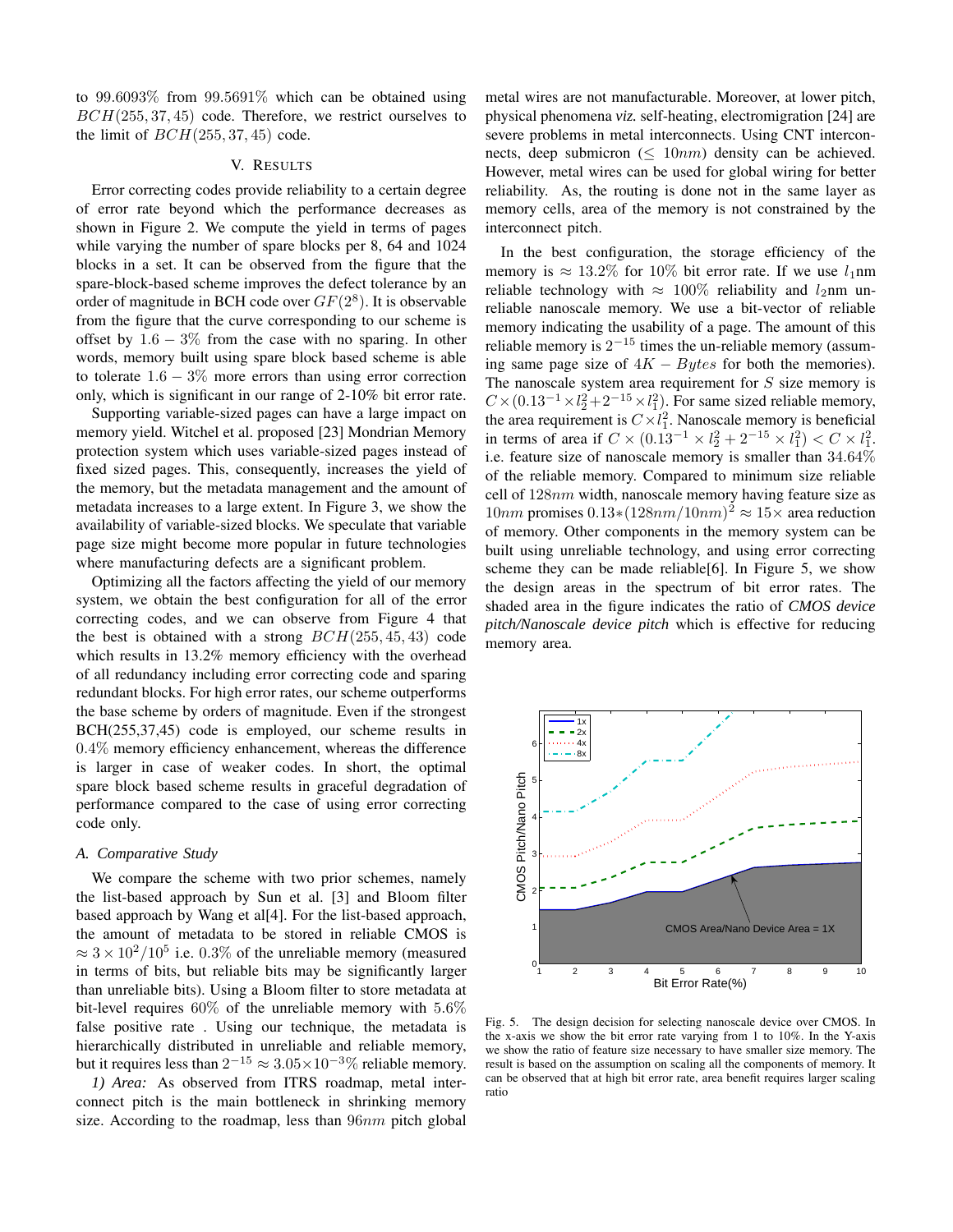#### TABLE II

OVERHEAD OF 6 DIFFERENT BCH DECODERS IN TERMS OF DELAY AND AREA. W<sup>E</sup> ASSUMED <sup>A</sup> RELIABLE TECHNOLOGY OF 45nm. THE RESULTS ARE SUMMARIZED FROM THE ONES PRESENTED BY LIKHAREV ET AL.[22]

| BCH C<br>Code | 25527<br>7.45 | 255,45,43 | 25550<br>233.33.31 | 255.99.24     | .43.14 | 63.36.5 |
|---------------|---------------|-----------|--------------------|---------------|--------|---------|
| Area ( $mm^2$ | 0.33          | U.J       | 0.27               | 0.2           | 0.05   | 0.0067  |
| Delay(ns)     | 62.5          | 60        | 45                 | 37 S<br>۱۰۰ د | ت -    |         |



Fig. 2. Yield in terms of 4K-Byte pages for various degree of reconfigurability. For different error correcting codes, we compare the performance of having optimal number of spare blocks per 8, 64 and 1024 blocks of data in a page with the case of no sparing. Sparing improves the page level yield in all the cases over the scheme of having no spare blocks



Fig. 3. Yield in terms of maximum size of contiguous regions, given 1 spare block per 8 blocks. We measure the availability of 32B, 256B, 512B, 1K-Byte, 2K-Byte and 4K-Byte pages

TABLE III COMPARISON OF STORAGE EFFICIENCY AND USE OF RELIABLE MEMORY IN OUR APPROACH WITH THE LIST-BASED SCHEME PROPOSED BY SUN ET AL. [3] AND BLOOM FILTER BASED SCHEME BY WANG ET AL. [4].

| Bit Error Rate $(\% )$ | Storage Efficiency(%) |                        |                         | Rel. Conf. Data $(\%)$ |                       |              |
|------------------------|-----------------------|------------------------|-------------------------|------------------------|-----------------------|--------------|
|                        | Our                   | List                   | <b>Bloom</b>            | Our)                   | List                  | <b>Bloom</b> |
|                        | 46.5                  | 1.5                    | $3.13 \times 10^{-286}$ | $3.05 \times 10 - 3$   | 1.154                 |              |
|                        | 26.1                  | $4.99 \times 10^{-3}$  | $\approx 0$             | $3.05 \times 10^{-3}$  | $6.92 \times 10^{-1}$ | 40           |
|                        | 13.2                  | $9.85 \times 10^{-12}$ | $\approx 0$             | $3.05 \times 10^{-3}$  | $7.70 \times 10^{-2}$ | 60           |

# VI. CONCLUSION

With the scaling of technology, the high bit error rate in memories will make supporting a contiguous address space a serious challenge. In this paper, we show that using a combination of static and dynamic techniques it will be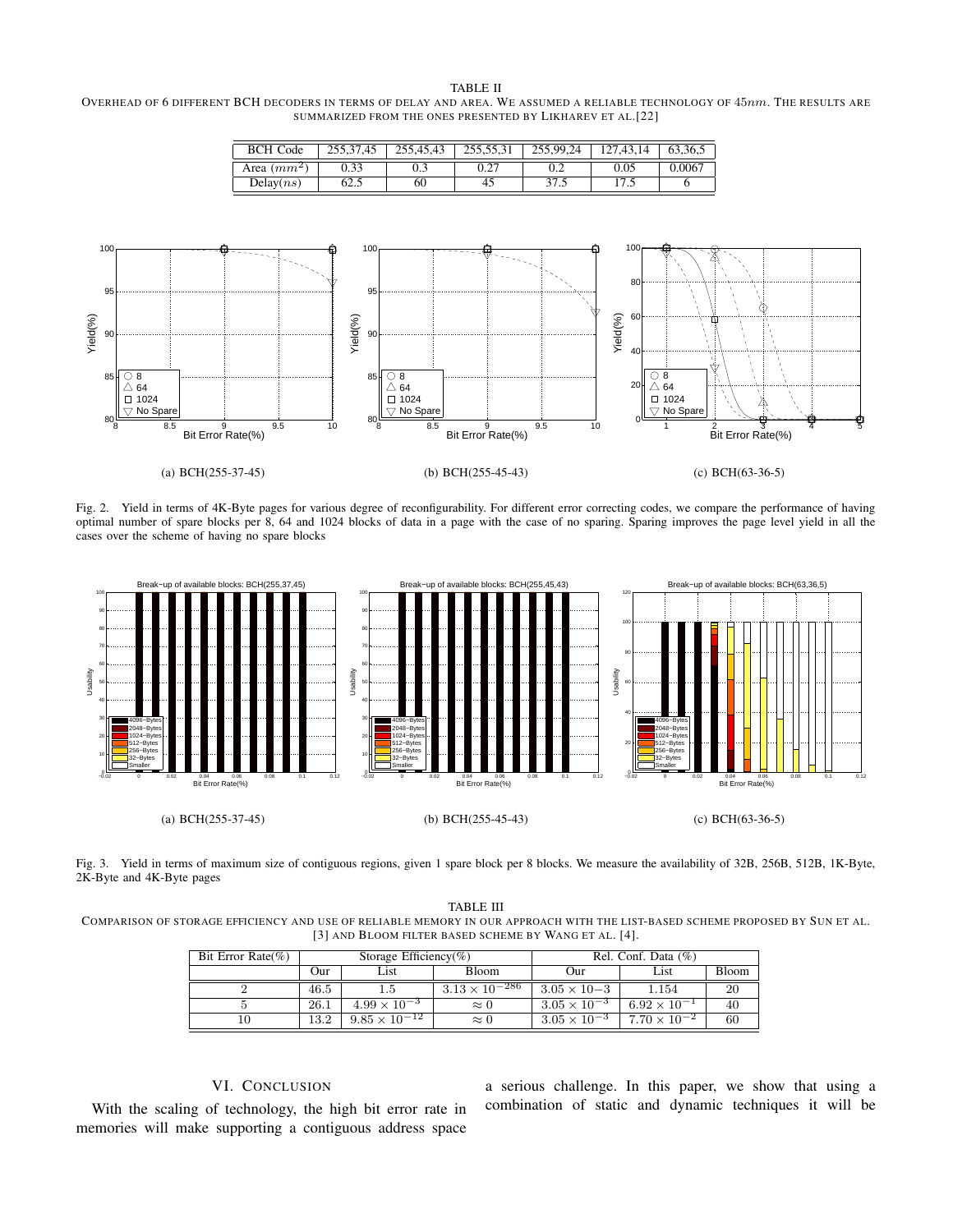

Fig. 4. Optimal memory efficiency for each error correcting code. In each plot, the upper subplot shows the memory efficiency and the lower one shows the required number of spare blocks corresponding to each ECC. The optimal spare block based scheme results in significantly better memory efficiency compared to no spare block case.

possible to develop a contiguous and paged memory system from unreliable nanoscale memory devices. We provide an analytical model of memory efficiency in this paper for obtaining configuration of error correcting system. We use ECC to bootstrap our bit level reliability to blocks of 32 bits.We then use our defect mapping and sparing techniques to leverage the blocks into 4K-byte pages with a yield of more than 10 percent. With proper selection of error correcting code and sparing scheme, we can achieve as high as 46.5% and 13.2% storage efficiency in presence of 2% and 10% bit error rate respectively. We also observe that supporting variable page sizes (eg. the Mondrian System [23]) can give us a system that is more resilient to manufacturing defects at the cost of higher metadata and computation overhead. To our best knowledge, our technique promises higher memory efficiency with low requirement of reliable memory as configuration data than any previous approach which aims at building usable memory from defect-prone memory cells.

# VII. FUTURE WORK

Our first-order defect model focuses on uncorrelated bit errors in the memory system. We plan to explore designs that can better accommodate correlated errors due to physical effects and due to interconnect defects. Non-uniform error distributions may benefit from multiple error correction codes in our memory system. Error correcting decoders and encoders are targeted towards specific error correcting code. However, for lower error rates in some region of memory, memory efficiency can be enhanced by using a weaker code. We plan to explore decoder and encoder designs that could be configured to handle different error correcting codes.

As observed from the ITRS report, scaling down the memory area will require higher-pitch interconnect. A CNT-based interconnect is a prospective candidate for such systems, which can provide better resilience to electromigration and the selfheating effect. However, the mean free path, which is a crucial factor behind maximum interconnect length, needs to be higher than the state of the art technology in order to reduce overhead of buffers and repeaters. Redundancy in the network wiring, buffers and repeaters may be necessary to increase reliability. We plan to explore better layout methodologies that focus more on interconnect scaling.

#### **REFERENCES**

- [1] A. DeHon and K. K. Likharev, "Hybrid CMOS/Nanoelectronic Digital Circuits: Devices, Architectures, and Design Automation," in *ICCAD '05: Proceedings of the 2005 IEEE/ACM International conference on Computer-aided design*, 2005, pp. 375–382.
- [2] C. He, M. Jacome, and G. de Veciana, "Scalable Defect Mapping and Configuration of Memory-Based Nanofabrics," in *IEEE International High- Level Design, Validation and Test Workshop (HLDVT)*, 2005.
- [3] F. Sun and T. Zhang, "Two Fault Tolerance Design Approaches for Hybrid CMOS/Nanodevice Digital Memories," in *IEEE International Workshop on Defect and Fault Tolerant Nanoscale Architectures (Nanoarch)*, 2006.
- [4] G. Wang, W. Gong, and R. Kastner, "Defect-Tolerant Nanocomputing Using Bloom Filters," in *ICCAD 2006*, November 2006.
- [5] ITRS, *International Technology Roadmap For Semiconductors - 2006 Edition*. Semiconductor Industry Association, 2006. [Online]. Available: http://www.itrs.net/Links/2006Update/2006UpdateFinal.htm
- [6] P. J. Kuekes, W. Robinett, G. Seroussi, and R. S. Williams, "Defect-Tolerant Interconnect to Nanoelectronic Circuits: Internally Redundant Demultiplexers Based on Error-Correcting Codes," *Journal of Nanotechnology*, vol. 16, pp. 869–882, June 2005.
- [7] M. Mishra and S. Goldstein, "Defect Tolerance at the End of the Roadmap," in *ITC*, 2003, pp. 1201–1211. [Online]. Available: citeseer.ist.psu.edu/mishra04defect.html
- [8] C. M. Jeffery, A. Basagalar, and R. J. O. Figueiredo, "Dynamic Sparing and Error Correction Techniques for Fault Tolerance in Nanoscale Memory Structures," in *4th IEEE Conference on Nanotechnology*, 2004.
- [9] J. Han and P. Jonker, "A Fault-Tolerant Technique for Nanocomputers: NAND Multiplexing," *Journal of Nanotechnology*, vol. 1, December 2002. [Online]. Available: citeseer.ist.psu.edu/563079.html
- [10] D. K. Bhavsar, "An Algorithm for Row-Column Self-Repair of RAMs and Its Implementation in the Alpha 21264," in *ITC '99: Proceedings of the 1999 IEEE International Test Conference*. Washington, DC, USA: IEEE Computer Society, 1999, p. 311.
- [11] M. Nicolaidis, L. Anghel, and N. Achouri, "Memory Defect Tolerance Architectures for Nanotechnologies," *Journal of Electronic Testing: Theory and Applications*, vol. 21, no. 4, pp. 445–455, 2005.